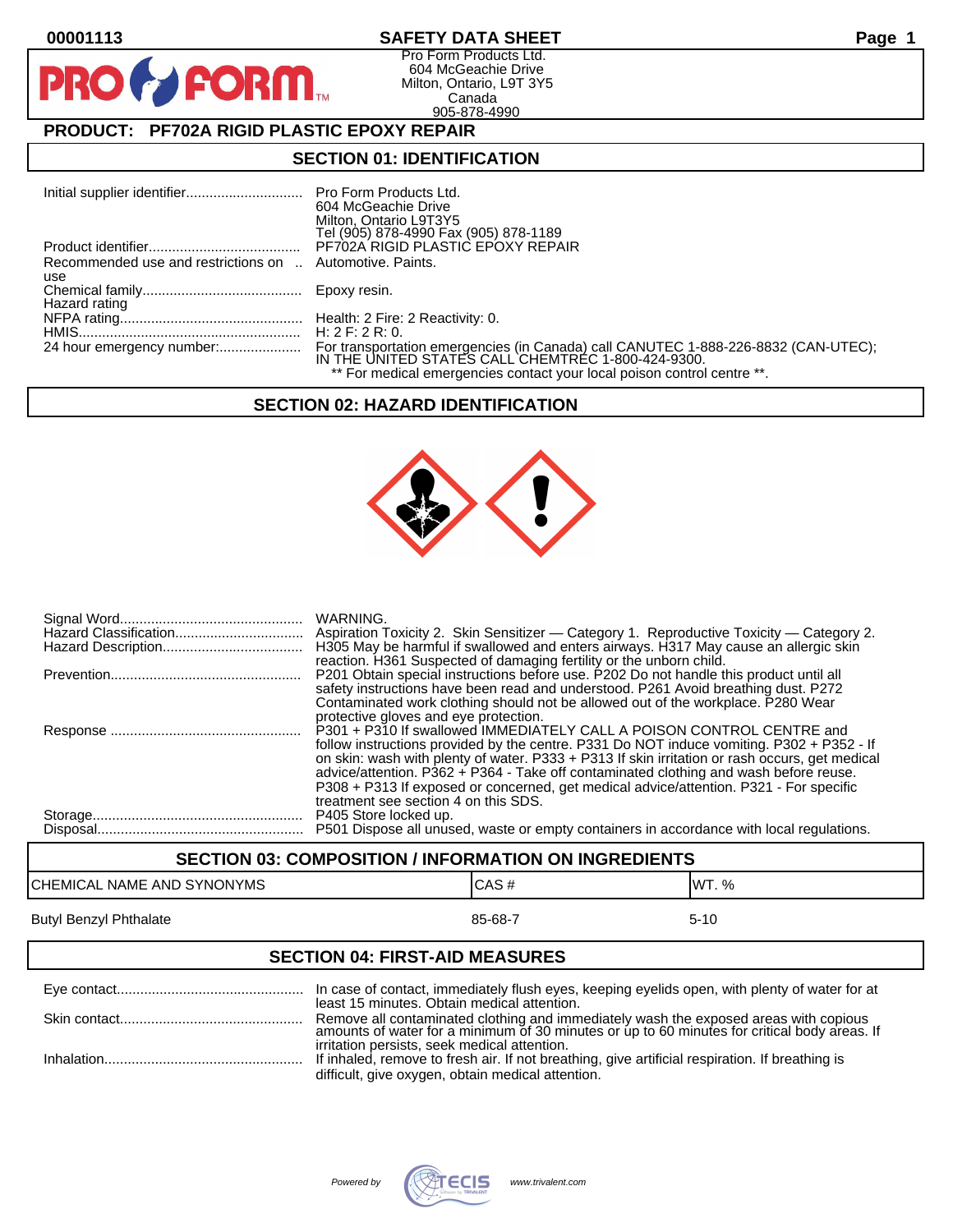**00001113 SAFETY DATA SHEET Page 2**

## **PRODUCT: PF702A RIGID PLASTIC EPOXY REPAIR**

#### **SECTION 04: FIRST-AID MEASURES**

| This product could cause chemical pneumonitis through aspiration of the product into the<br>lungs following accidental ingestion. If ingestion is suspected, contact physician or poison<br>control center immediately. If spontaneous vomiting occurs have victim lean forward with<br>head down to prevent aspiration of fluid into the lungs. Never give anything by mouth to an |
|-------------------------------------------------------------------------------------------------------------------------------------------------------------------------------------------------------------------------------------------------------------------------------------------------------------------------------------------------------------------------------------|
| unconscious person.<br>Treat victims symptomatically. In the event of an incident involving this product ensure that<br>medical authorities are provided a copy of this safety data sheet.                                                                                                                                                                                          |

#### **SECTION 05: FIRE-FIGHTING MEASURES**

Suitable and unsuitable extinguishing ..... "Alcohol" foam, CO2, dry chemical. media Specific hazards arising from the ............. Oxides of carbon (CO, CO2). hazardous product, such as the nature of any hazardous combustion products<br>Special protective equipment and ............

Special protective equipment and ............ Firefighter should be equipped with self-contained breathing apparatus and full protective<br>precautions for fire-fighters clothing to protect against potentially toxic and irrit clothing to protect against potentially toxic and irritating fumes.

#### **SECTION 06: ACCIDENTAL RELEASE MEASURES**

 Leak/spill.................................................. Ventilate. Eliminate all sources of ignition. Contain the spill. Avoid all personal contact. Evacuate all non-essential personnel. Prevent runoff into drains, sewers, and other waterways. Absorb with earth, sand, or another dry inert material. Shovel into suitable unsealed containers, transport to well-ventilated area (outside) and treat with neutralizing solution: mixture of water (80%) with non-ionic surfactànt Tergitol TMN-10 (20%); or water (90%), concentrated ammonia (3-8%) and detergent (2%). Spilled material and water rinses are classified as chemical waste, and must be disposed of in accordance with current local, provincial, state, and federal regulations.

#### **SECTION 07: HANDLING AND STORAGE**

|                                                                 | adequately, otherwise wear an appropriate breathing apparatus. Always adopt<br>precautionary measures against build-up of static which may arise from appliances,<br>handling and the containers in which product is packed. Ground handling equipment. Avoid<br>breathing vapours or mist. Handle and open container with care. Employees should wash |
|-----------------------------------------------------------------|--------------------------------------------------------------------------------------------------------------------------------------------------------------------------------------------------------------------------------------------------------------------------------------------------------------------------------------------------------|
| Conditions for safe storage, including any<br>incompatibilities | hands and face before eating or drinking.<br>Keep away from heat, sparks, and open flames. Keep container closed when not in use.<br>Store away from oxidizing and reducing materials.                                                                                                                                                                 |

# **SECTION 08: EXPOSURE CONTROLS / PERSONAL PROTECTION**

| <b>IINGREDIENTS</b>              | TWA             | <b>ACGIH TLV</b><br>STEL                                                                                                                                                                                                                                     | PEL             | <b>OSHA PEL</b><br><b>STEL</b> | <b>NIOSH</b><br>IREL |
|----------------------------------|-----------------|--------------------------------------------------------------------------------------------------------------------------------------------------------------------------------------------------------------------------------------------------------------|-----------------|--------------------------------|----------------------|
| <b>Butyl Benzyl Phthalate</b>    | Not established | Not established                                                                                                                                                                                                                                              | Not established | Not established                | Not established      |
|                                  |                 | Liquid chemical goggles.<br>Local exhaust ventilation is recommended. Wear an appropriate, properly fitted respirator<br>when contaminant levels exceed the recommended exposure limits.<br>Chemical resistant gloves. Butyl rubber. Nitrile rubber. Vitron. |                 |                                |                      |
| Appropriate engineering controls |                 | Wear adequate protective clothes.<br>Safety boots per local regulations.<br>Emergency showers and eye wash stations should be available.<br>Local exhaust should be used to maintain levels below the exposure limits.                                       |                 |                                |                      |

# **SECTION 09: PHYSICAL AND CHEMICAL PROPERTIES**

| Appearance/Physical state                      | Paste.           |
|------------------------------------------------|------------------|
|                                                | Blue.            |
|                                                | Sweet odour.     |
|                                                | Not available.   |
| Vapour pressure (mm Hg)                        | 2 Pa.            |
|                                                | 10.8.            |
|                                                | Not applicable.  |
| Relative Density (Specific Gravity)            | 1.10.            |
| Melting / Freezing point (deg C)               | Not available.   |
|                                                | $2.82\%$         |
| Initial boiling point / boiling range (deg C). | $240^{\circ}$ C. |

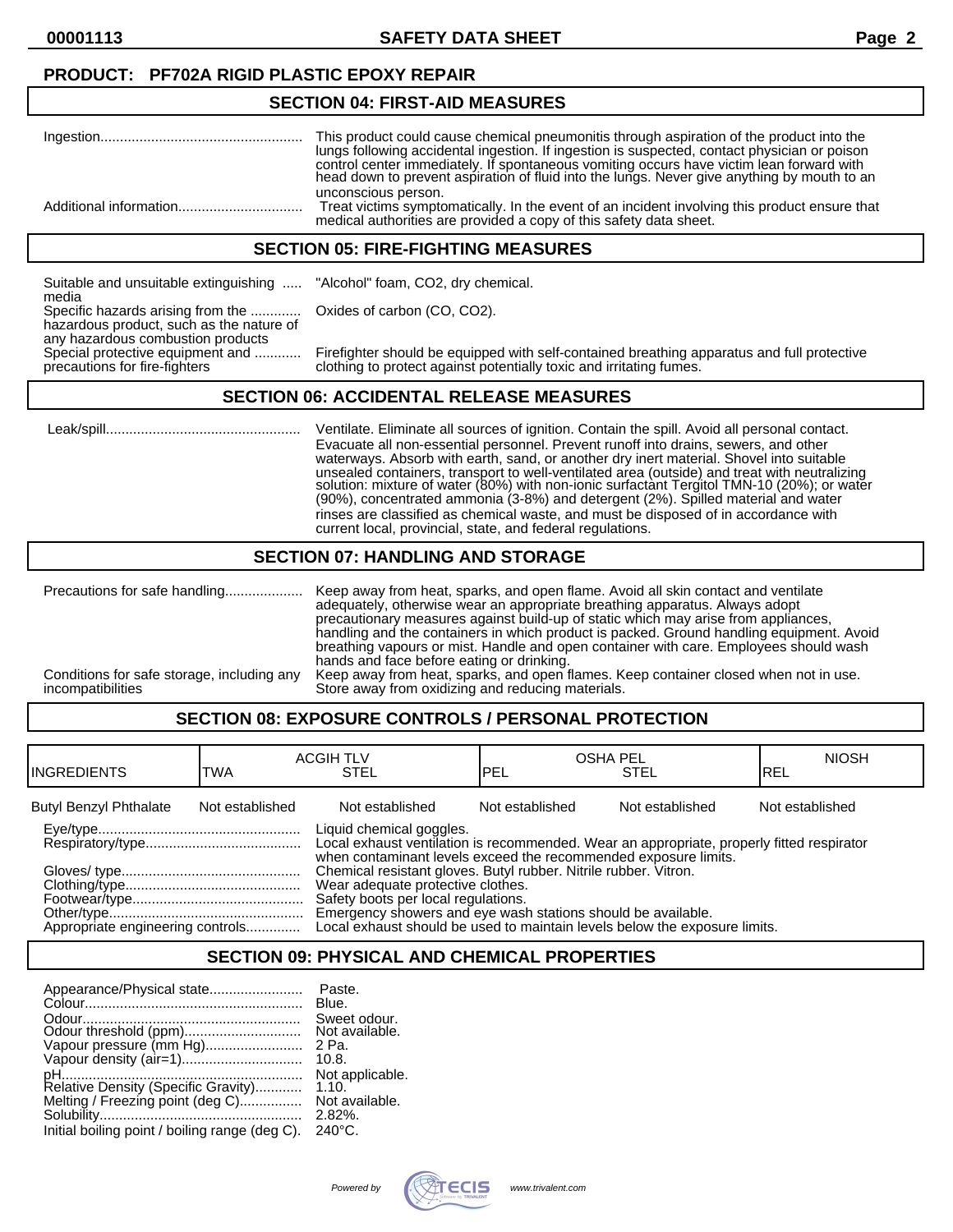# **PRODUCT: PF702A RIGID PLASTIC EPOXY REPAIR**

# **SECTION 09: PHYSICAL AND CHEMICAL PROPERTIES**

| Flash point (deg C), method<br>> 149°C Closed cup.<br>Auto ignition température (deg C)<br>Upper flammable limit (% vol)<br>Lower flammable limit (% vol)<br>Partition coefficient - n-octanol/water<br>% Volatile by volume | Not available.<br>Not applicable.<br>No Data.<br>Not available.<br>$< 1.0\%$ . |
|------------------------------------------------------------------------------------------------------------------------------------------------------------------------------------------------------------------------------|--------------------------------------------------------------------------------|
|------------------------------------------------------------------------------------------------------------------------------------------------------------------------------------------------------------------------------|--------------------------------------------------------------------------------|

**SECTION 10: STABILITY AND REACTIVITY**

| Stable at normal temperatures and pressures.<br>Conditions to avoid, including static<br>discharge, shock or vibration<br>Hazardous decomposition products<br>Possibility of hazardous reactions | Avoid heat, sparks and flames. Explosive reactions can occur in the presence of strong<br>oxidizing agents. Contact with water liberates toxic gas.<br>Strong oxidizers, amines, strong lewis or mineral acids, mercaptans, anhydrides,<br>thiosulfates, carboxylic acids, alcohol, amides. Reacts with caustic.<br>Dense black smoke. Oxides of carbon (CO,CO2).<br>Hazardous polymerization will not occur. |
|--------------------------------------------------------------------------------------------------------------------------------------------------------------------------------------------------|---------------------------------------------------------------------------------------------------------------------------------------------------------------------------------------------------------------------------------------------------------------------------------------------------------------------------------------------------------------------------------------------------------------|
|                                                                                                                                                                                                  |                                                                                                                                                                                                                                                                                                                                                                                                               |

#### **SECTION 11: TOXICOLOGICAL INFORMATION**

| INGREDIENTS                   | <b>LC50</b>                                                                                                                                                                                                                                                                                                                                                                                                                                                                                                                                                                                                                                                                                                                 |  | LD50                                                                                       |
|-------------------------------|-----------------------------------------------------------------------------------------------------------------------------------------------------------------------------------------------------------------------------------------------------------------------------------------------------------------------------------------------------------------------------------------------------------------------------------------------------------------------------------------------------------------------------------------------------------------------------------------------------------------------------------------------------------------------------------------------------------------------------|--|--------------------------------------------------------------------------------------------|
| <b>Butyl Benzyl Phthalate</b> | Not Available                                                                                                                                                                                                                                                                                                                                                                                                                                                                                                                                                                                                                                                                                                               |  | 2330 mg/kg rat oral 6700 mg/kg<br>rat dermal                                               |
|                               | Eye contact. Skin contact. Inhalation.<br>Can cause moderate irritation, defatting and dermatitis.<br>No evidence of adverse effects from available information.<br>Can cause redness, irritation, tissue destruction.<br>May affect central nervous system. Symptoms include headache, tearing, nausea,<br>excitation, hyper-irritability, loss of equilibrium, convulsion and depression.<br>See acute inhalation.<br>May be harmful or fatal if swallowed. Aspiration of liquid into lungs can cause chemical<br>pneumonitis.<br>Prolonged or repeated contact may cause skin irritation.<br>Butyl benzyl phthalate is listed as a Group 3 carcinogen per IARC, not classifiable as to its<br>carcinogenicity to humans. |  | Butyl Benzyl Phthalate is known by the State of California to cause reproductive toxicity. |

#### **SECTION 12: ECOLOGICAL INFORMATION**

Persistence and degradability..................

Environmental........................................... Do not allow to enter waters, waste water or soil.

#### **SECTION 13: DISPOSAL CONSIDERATIONS**

contaminated packaging

Information on safe handling for disposal . Empty containers must be handled with care due to product residue. Dispose of waste in and methods of disposal, including any accordance with all applicable Federal, Provincial/S accordance with all applicable Federal, Provincial/State and local regulations.

#### **SECTION 14: TRANSPORT INFORMATION**

| IATA Classification (Air)<br>IMDG Classification (Marine) | Not regulated.<br>Not regulated.<br>Not regulated. |
|-----------------------------------------------------------|----------------------------------------------------|
| <b>Marine Pollutant</b>                                   |                                                    |
|                                                           |                                                    |

Proof of Classification................................ In accordance with Part 2.2.1 of the Transportation of Dangerous Goods Regulations (July 2, 2014) - we certify that classification of this product is correct. .

# **SECTION 15: REGULATORY INFORMATION**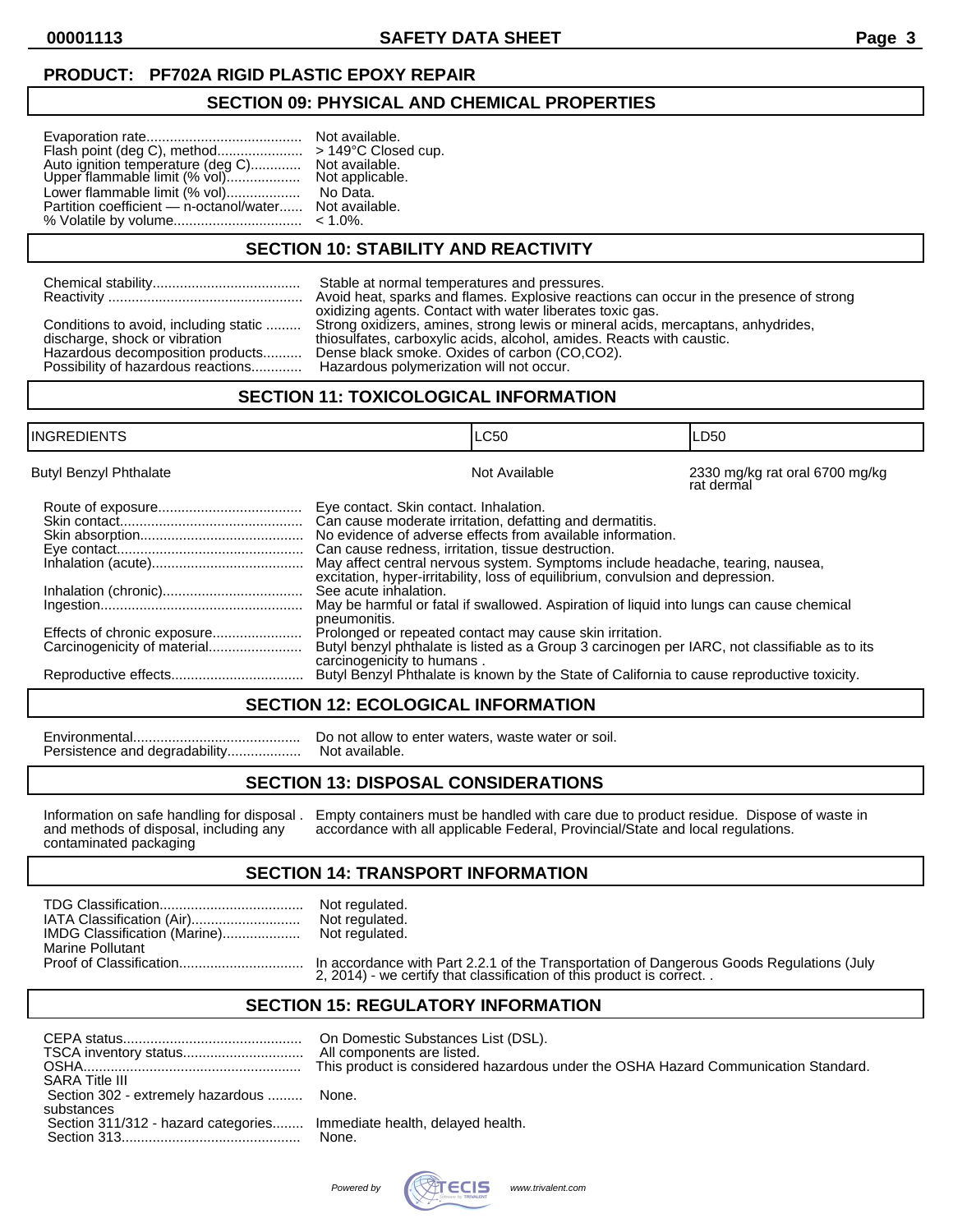data sheet

**00001113 SAFETY DATA SHEET Page 4**

# **PRODUCT: PF702A RIGID PLASTIC EPOXY REPAIR**

# **SECTION 15: REGULATORY INFORMATION**

| EPA hazardous air pollutants (HAPS) | None.             |
|-------------------------------------|-------------------|
| 40CFR63                             |                   |
|                                     | *WARI<br>مام طهنط |

California Proposition 65........................... \*WARNING: This product contains a chemical known to the State of California to cause birth defects or other reproductive harm. (Butyl benzyl phthalate).

# **SECTION 16: OTHER INFORMATION**

|                                                       | Trivalent Data Systems Ltd. www.trivalent.com.<br>$(800)$ 387-7981.<br>DISCLAIMER: All information appearing herein is based upon data obtained from<br>experience and recognized technical sources. To the best of our knowledge, it is believed                                                                                                                                                                                                                                                                                                                  |
|-------------------------------------------------------|--------------------------------------------------------------------------------------------------------------------------------------------------------------------------------------------------------------------------------------------------------------------------------------------------------------------------------------------------------------------------------------------------------------------------------------------------------------------------------------------------------------------------------------------------------------------|
|                                                       | to be correct as of the date of issue but we make no representations as to its accuracy or<br>sufficiency and do not suggest or guarantee that any hazards listed herein are the only<br>ones which exist. The hazard information contained herein is offered solely for the<br>consideration of the user, subject to his own investigation and verification of compliance<br>with applicable regulations, including the safe use of the product under every foreseeable<br>condition. The information relates only to the product designated herein, and does not |
| Date of the latest revision of the safety  2017-08-04 | relate to its use in combination with any other material or in any other process.<br>2021-11-09.                                                                                                                                                                                                                                                                                                                                                                                                                                                                   |

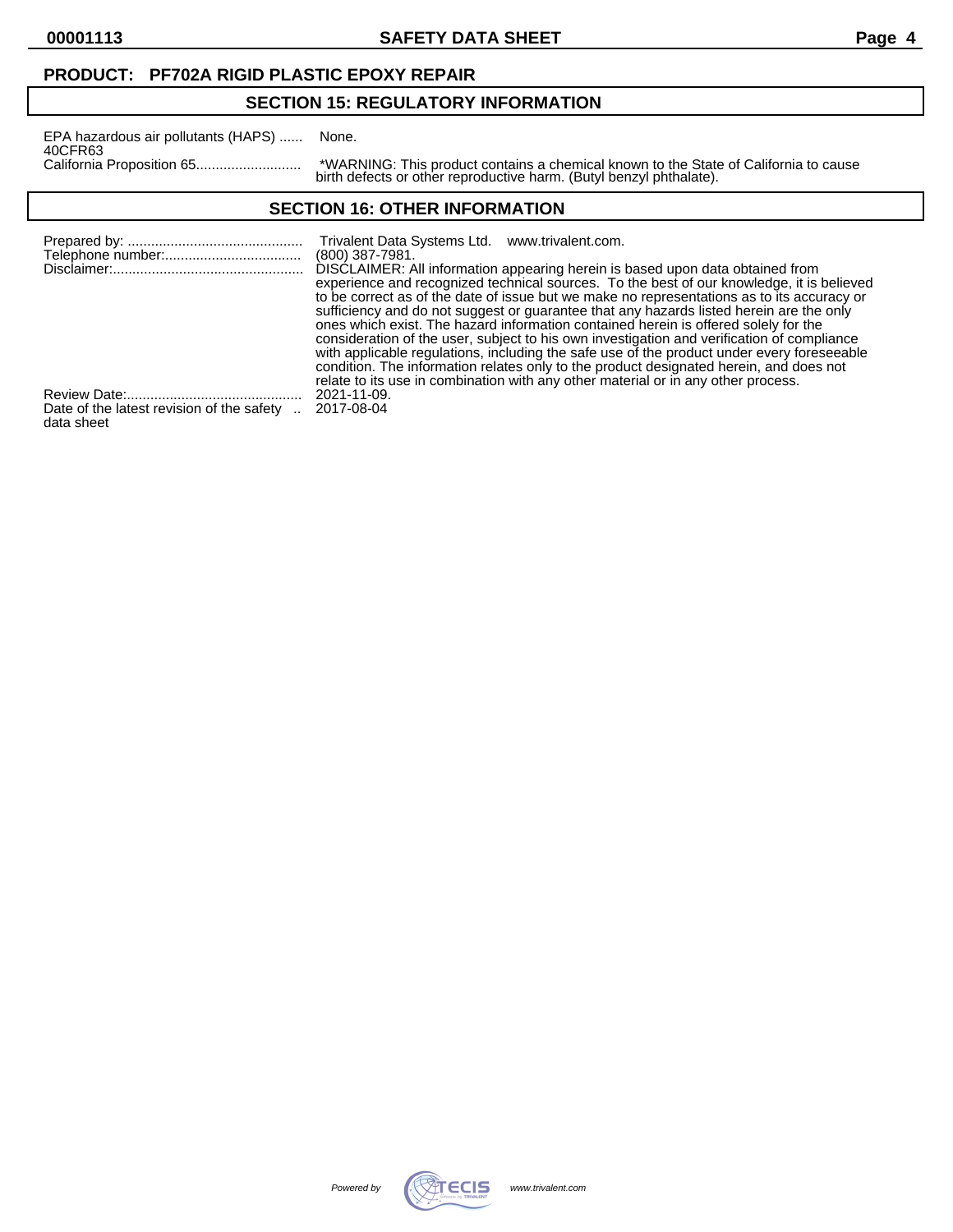**PIR** 

## **00001116 SAFETY DATA SHEET Page 1**

Pro Form Products Ltd. 604 McGeachie Drive Milton, Ontario, L9T 3Y5 Canada 905-878-4990

# **PRODUCT: PF 702B RIGID PLASTIC EPOXY REPAIR**

**FORM.** 

## **SECTION 01: IDENTIFICATION**

|                                                          | 604 McGeachie Drive<br>Milton, Ontario L9T3Y5<br>Tel (905) 878-4990 Fax (905) 878-1189                                        |
|----------------------------------------------------------|-------------------------------------------------------------------------------------------------------------------------------|
|                                                          |                                                                                                                               |
| Recommended use and restrictions on  Automotive. Paints. |                                                                                                                               |
| use                                                      |                                                                                                                               |
|                                                          |                                                                                                                               |
|                                                          |                                                                                                                               |
|                                                          | IN THE UNITED STATES CALL CHEMTREC 1-800-424-9300.<br>** For medical emergencies contact your local poison control centre **. |

#### **SECTION 02: HAZARD IDENTIFICATION**



| WARNING.<br>Corrosive to metals 1. Skin Irritation - Category 2. Skin Sensitizer - Category 1. Eye                                                                                                                                                                                                                                                                                                                                                                                                                                                        |
|-----------------------------------------------------------------------------------------------------------------------------------------------------------------------------------------------------------------------------------------------------------------------------------------------------------------------------------------------------------------------------------------------------------------------------------------------------------------------------------------------------------------------------------------------------------|
| Irritant 2.<br>H290 May be corrosive to metals. H316 Causes mild skin irritation. H317 May cause an<br>allergic skin reaction. H320 Causes eye irritation.                                                                                                                                                                                                                                                                                                                                                                                                |
| P234 Keep only in original packaging. P264 Wash thoroughly after handling. P261 Avoid<br>breathing mists, vapours and sprays. P272 Contaminated work clothing should not be                                                                                                                                                                                                                                                                                                                                                                               |
| allowed out of the workplace. P280 Wear protective gloves and eye protection.<br>P390 Absorb spillage to prevent material-damage. P332 + P313 - If skin irritation occurs<br>get medical attention or advice. P302 + P352 - If on skin: wash with plenty of water. P333 +<br>P313 If skin irritation or rash occurs, get medical advice/attention. P362 + P364 - Take off<br>contaminated clothing and wash before reuse. P305 + P351 + P338 If in eyes rinse<br>cautiously with water for several minutes. Remove contact lenses, if present and easy to |
| do. Continue rinsing until medical help arrives. P337 + P313 - If eye irritation persists get<br>medical attention. P321 - For specific treatment see section 4 on this SDS.<br>P406 Store in a corrosion resistant container with a resistant inner liner.<br>P501 Dispose all unused, waste or empty containers in accordance with local regulations.                                                                                                                                                                                                   |

# **SECTION 03: COMPOSITION / INFORMATION ON INGREDIENTS** CHEMICAL NAME AND SYNONYMS CAS A CAS # CAS # WT. % 2,4,6-Tris(Dimethylaminomethyl) Phenol 90-72-2 10-30 Bis-((Dimethylamino)methyl) phenol 71074-89-0 71074-89-0

# **SECTION 04: FIRST-AID MEASURES**

| In case of contact, immediately flush eyes, keeping eyelids open, with plenty of water for at                                                                                                                                       |
|-------------------------------------------------------------------------------------------------------------------------------------------------------------------------------------------------------------------------------------|
| least 15 minutes. Obtain medical attention.<br>Remove all contaminated clothing and immediately wash the exposed areas with copious<br>amounts of water for a minimum of 30 minutes or up to 60 minutes for critical body areas. If |
| irritation persists, seek medical attention.                                                                                                                                                                                        |
| difficult, give oxygen, obtain medical attention.                                                                                                                                                                                   |
|                                                                                                                                                                                                                                     |
| spontaneous vomiting occurs have victim lean forward with head down to prevent<br>aspiration of fluid into the lungs. Never give anything by mouth to an unconscious person.                                                        |

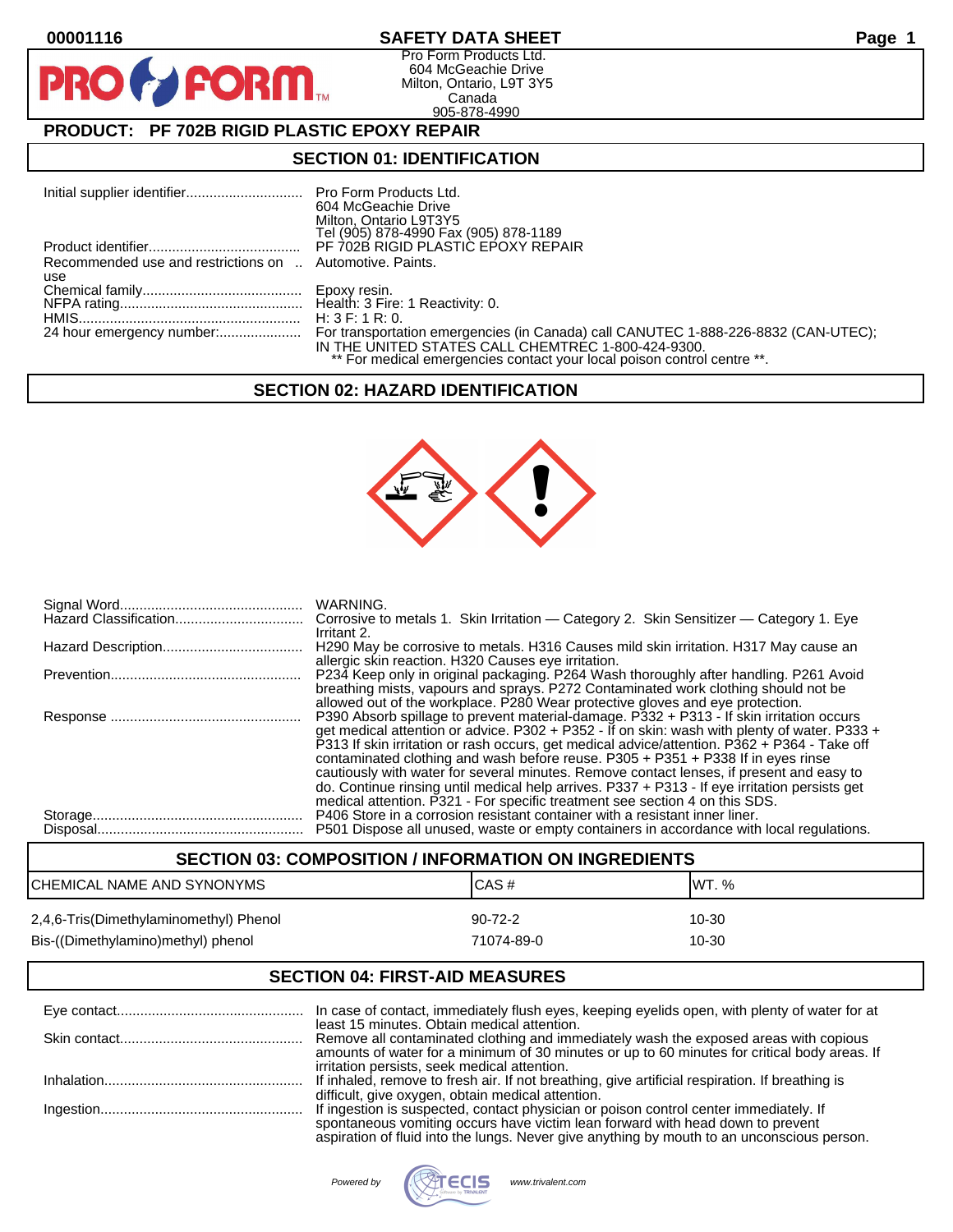**00001116 SAFETY DATA SHEET Page 2**

#### **PRODUCT: PF 702B RIGID PLASTIC EPOXY REPAIR**

#### **SECTION 04: FIRST-AID MEASURES**

Additional information................................ Treat victims symptomatically. In the event of an incident involving this product ensure that medical authorities are provided a copy of this safety data sheet.

### **SECTION 05: FIRE-FIGHTING MEASURES**

Suitable and unsuitable extinguishing ..... "Alcohol" foam, CO2, dry chemical. media

Specific hazards arising from the ............. Oxides of carbon (CO, CO2).

hazardous product, such as the nature of any hazardous combustion products<br>Special protective equipment and ............

Special protective equipment and ............ Firefighter should be equipped with self-contained breathing apparatus and full protective<br>precautions for fire-fighters clothing to protect against potentially toxic and irrit clothing to protect against potentially toxic and irritating fumes.

#### **SECTION 06: ACCIDENTAL RELEASE MEASURES**

 Leak/spill.................................................. Ventilate. Eliminate all sources of ignition. Contain the spill. Avoid all personal contact. Evacuate all non-essential personnel. Absorb with earth, sand, or another dry inert material. Shovel into suitable unsealed containers, transport to well-ventilated area (outside) and treat with neutralizing solution: mixture of water (80%) with non-ionic surfactant Tergitol TMN-10 (20%); or water (90%), concentrated ammonia (3-8%) and detergent (2%). Prevent runoff into drains, sewers, and other waterways. Spilled material and water rinses are classified as chemical waste, and must be disposed of in accordance with current local, provincial, state, and federal regulations.

#### **SECTION 07: HANDLING AND STORAGE**

| Precautions for safe handling              | Keep away from heat, sparks, and open flame. Avoid all skin contact and ventilate<br>adequately, otherwise wear an appropriate breathing apparatus. Always adopt<br>precautionary measures against build-up of static which may arise from appliances,<br>handling and the containers in which product is packed. Ground handling equipment. Avoid<br>breathing vapours or mist. Handle and open container with care. Employees should wash<br>hands and face before eating or drinking. |
|--------------------------------------------|------------------------------------------------------------------------------------------------------------------------------------------------------------------------------------------------------------------------------------------------------------------------------------------------------------------------------------------------------------------------------------------------------------------------------------------------------------------------------------------|
| Conditions for safe storage, including any | Keep away from heat, sparks, and open flames. Keep container closed when not in use.                                                                                                                                                                                                                                                                                                                                                                                                     |
| incompatibilities                          | Store away from oxidizing and reducing materials.                                                                                                                                                                                                                                                                                                                                                                                                                                        |

#### **SECTION 08: EXPOSURE CONTROLS / PERSONAL PROTECTION**

| IINGREDIENTS                                               | TWA | <b>ACGIH TLV</b><br><b>STEL</b>                                                                                                                                                                                                                                                                                                                                                                                                                                                                        | <b>OSHA PEL</b><br>IPEL | <b>STEL</b>     | <b>NIOSH</b><br>IREL |
|------------------------------------------------------------|-----|--------------------------------------------------------------------------------------------------------------------------------------------------------------------------------------------------------------------------------------------------------------------------------------------------------------------------------------------------------------------------------------------------------------------------------------------------------------------------------------------------------|-------------------------|-----------------|----------------------|
| 2,4,6-Tris(Dimethylamino Not established<br>methyl) Phenol |     | Not established                                                                                                                                                                                                                                                                                                                                                                                                                                                                                        | Not established         | Not established | Not established      |
| Bis-((Dimethylamino)meth Not established<br>yl) phenol     |     | Not established                                                                                                                                                                                                                                                                                                                                                                                                                                                                                        | Not established         | Not established | Not established      |
|                                                            |     | Liquid chemical goggles.<br>Local exhaust ventilation is recommended. Wear an appropriate, properly fitted respirator<br>when contaminant levels exceed the recommended exposure limits.<br>Chemical resistant gloves. Butyl rubber. Nitrile rubber. Vitron.<br>Wear adequate protective clothes.<br>Safety boots per local regulations.<br>Emergency showers and eye wash stations should be available.<br>Local exhaust at points of emission. Local exhaust should be used to maintain levels below |                         |                 |                      |
|                                                            |     | the exposure limits.                                                                                                                                                                                                                                                                                                                                                                                                                                                                                   |                         |                 |                      |

# **SECTION 09: PHYSICAL AND CHEMICAL PROPERTIES**

| Appearance/Physical state                      | Paste.           |
|------------------------------------------------|------------------|
|                                                | Light grey.      |
|                                                | Sweet odour.     |
|                                                | Not available.   |
| Vapour pressure (mm Hg)                        | $0.13$ kpa.      |
| Vapour density (air=1)                         | 7.59.            |
|                                                | Slightly acidic. |
| Relative Density (Specific Gravity)            | 1.10.            |
| Melting / Freezing point (deg C)               | Not available.   |
|                                                | Insoluble.       |
| Initial boiling point / boiling range (deg C). | $110^{\circ}$ C. |
|                                                | Not available.   |

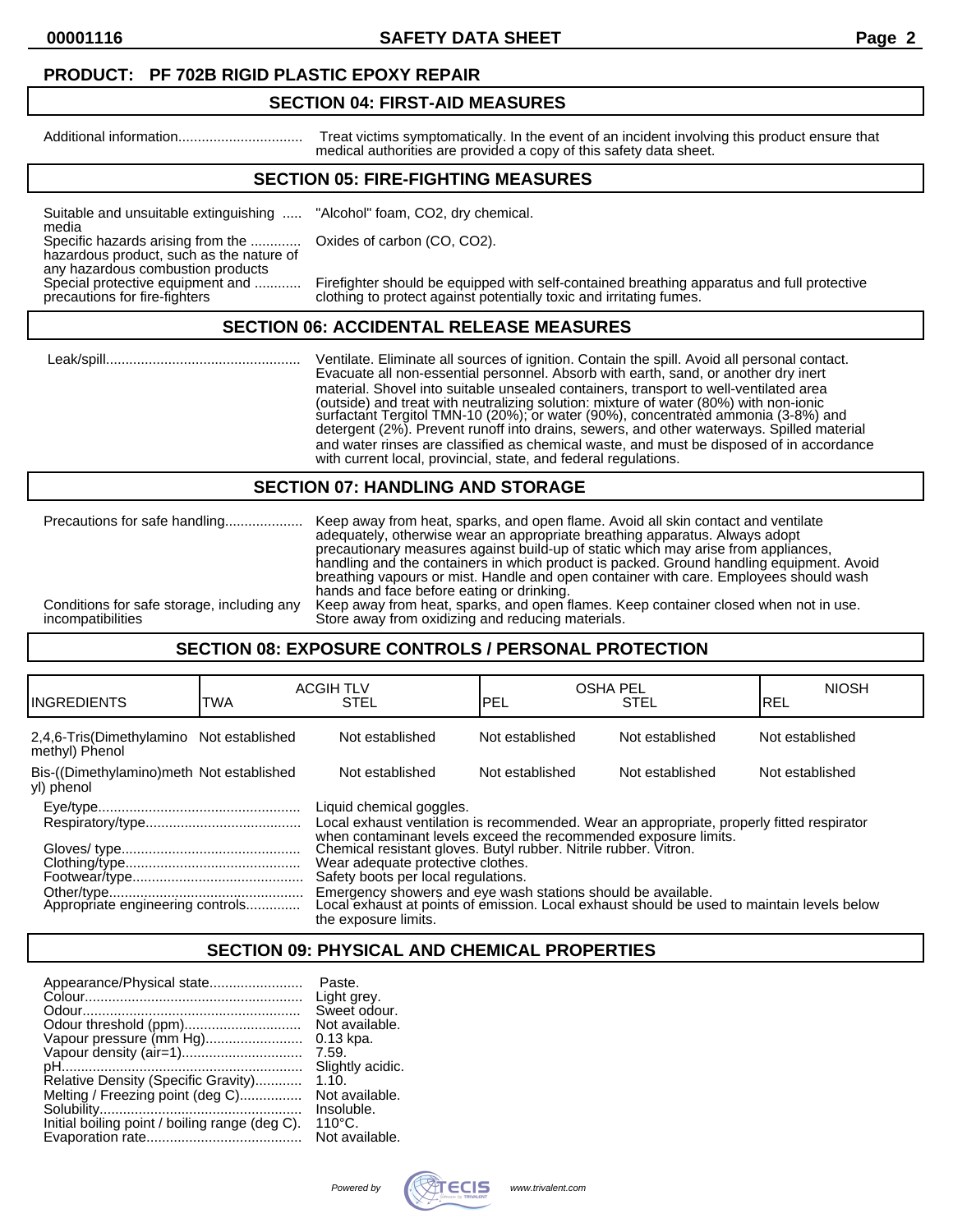# **PRODUCT: PF 702B RIGID PLASTIC EPOXY REPAIR**

### **SECTION 09: PHYSICAL AND CHEMICAL PROPERTIES**

| Auto ignition temperature (deg C) Not available.                                |          |
|---------------------------------------------------------------------------------|----------|
| Upper flammable limit (% vol)     7.0.<br>Lower flammable limit (% vol)    1.0. |          |
| Partition coefficient — n-octanol/water Not available.                          | No data. |

# **SECTION 10: STABILITY AND REACTIVITY**

|                                                                                                    | Stable at normal temperatures and pressures.                                           |
|----------------------------------------------------------------------------------------------------|----------------------------------------------------------------------------------------|
|                                                                                                    | Avoid heat, sparks and flames. Explosive reactions can occur in the presence of strong |
| Conditions to avoid, including static  Strong oxidizing material.<br>discharge, shock or vibration | oxidizing agents. Contact with water liberates toxic gas.                              |
| Hazardous decomposition products                                                                   | By fire:. Dense black smoke. Oxides of carbon (CO,CO2).                                |
| Possibility of hazardous reactions                                                                 | Hazardous polymerization will not occur.                                               |

# **SECTION 11: TOXICOLOGICAL INFORMATION**

| <b>INGREDIENTS</b>                                                |                                                                                                                                                                        | <b>LC50</b>                                                                              | LD50                                            |
|-------------------------------------------------------------------|------------------------------------------------------------------------------------------------------------------------------------------------------------------------|------------------------------------------------------------------------------------------|-------------------------------------------------|
| 2,4,6-Tris(Dimethylaminomethyl) Phenol                            |                                                                                                                                                                        | >0.5 mg/L 1Hr Inhalation, Rat                                                            | 1200 mg/kg oral rat 1280 mg/kg<br>dermal rabbit |
| Bis-((Dimethylamino)methyl) phenol                                |                                                                                                                                                                        | Not Available                                                                            | Not Available                                   |
|                                                                   | Eye contact. Skin contact. Inhalation.<br>Corrosive.<br>May be harmful if absorbed through the skin.<br>Corrosive.<br>Irritating to respiratory tract.<br>pneumonitis. | May be harmful or fatal if swallowed. Aspiration of liquid into lungs can cause chemical |                                                 |
| Effects of chronic exposure<br>Sensitizing capability of material | Possible damage to liver and kidneys.<br>May cause sensitization by skin contact.<br>None known.<br>No data.                                                           |                                                                                          |                                                 |

# **SECTION 12: ECOLOGICAL INFORMATION**

Persistence and degradability...................

Environmental........................................... Do not allow to enter waters, waste water or soil.

# **SECTION 13: DISPOSAL CONSIDERATIONS**

contaminated packaging

Information on safe handling for disposal . Empty containers must be handled with care due to product residue. Dispose of waste in and methods of disposal, including any accordance with all applicable Federal, Provincial/S and methods of disposal, including and methods of disposal, including accordance with all applicable Federal, Provincial/State and local regulations.

# **SECTION 14: TRANSPORT INFORMATION**

|                              | UN2735 - AMINES, LIQUID, CORROSIVE, N.O.S. (Tris-2,4,6-(Dimethylaminomethyl)<br>Phenol) - Class 8 - Packing Group III - This product meets the Limited Quantity exemption<br>when packaged in containers less than 5 liters. This product meets the Limited Quantity<br>exemption when packaged in containers less than 5 liters. |
|------------------------------|-----------------------------------------------------------------------------------------------------------------------------------------------------------------------------------------------------------------------------------------------------------------------------------------------------------------------------------|
|                              | UN2735 - AMINES, LIQUID, CORROSIVE, N.O.S. (Tris-2,4,6-(Dimethylaminomethyl)<br>Phenol) - Class 8 - Packing Group III.                                                                                                                                                                                                            |
| IMDG Classification (Marine) | UN2735 - AMINES, LIQUID, CORROSIVE, N.O.S. (Tris-2,4,6-(Dimethylaminomethyl)<br>Phenol) - Class 8 - Packing Group III - EmS: F-E S-E.                                                                                                                                                                                             |
|                              | No.<br>In accordance with Part 2.2.1 of the Transportation of Dangerous Goods Regulations (July                                                                                                                                                                                                                                   |
|                              | 2, 2014) - we certify that classification of this product is correct                                                                                                                                                                                                                                                              |

# **SECTION 15: REGULATORY INFORMATION**

| CEPA status.          | On Domestic Substances List (DSL).                                                 |
|-----------------------|------------------------------------------------------------------------------------|
| TSCA inventory status | All components are listed.                                                         |
| OSHA.                 | This product is considered hazardous under the OSHA Hazard Communication Standard. |
| SARA Title III        |                                                                                    |